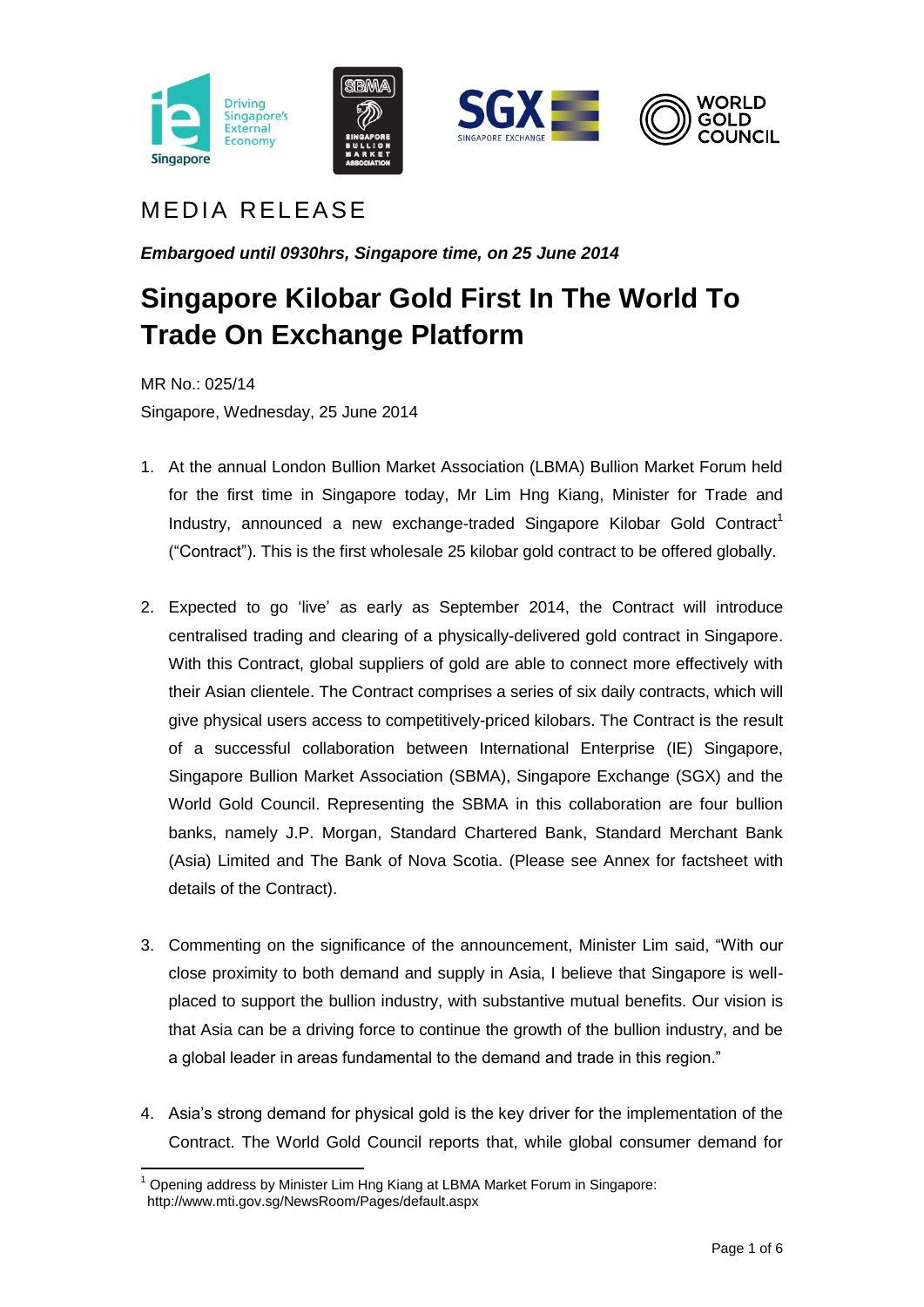gold has increased nearly 50% over the last decade or so, demand for gold in South East Asia has increased by over 250% during the same period. The Contract is another significant development for Singapore following its exemption of Goods and Services Tax (GST) on investment precious metals (IPM) in October 2012. Metalor Technologies Singapore Pte Ltd (Metalor Technologies) is also officially opening its world class bullion manufacturing and refining facility in Singapore tomorrow, 26 June 2014. These initiatives are key building blocks in the country's drive to become a regional precious metals trading hub.

- 5. Albert Cheng, Far East Managing Director at the World Gold Council said, "The global gold market continues to shift from west to east and Singapore's ambitions to become a gold hub reflect this trend. Since its inception, the World Gold Council has worked with key market participants to drive the development of this market. We believe this innovation will contribute substantially to the creation of a more efficient market capable of satisfying growing local demand for gold in a transparent and trusted manner - it will provide the foundation for further development of the gold market throughout South East Asia."
- 6. Gina Lim, Trade Services and Policy Group Director, IE Singapore, said, "It has been a most rewarding journey with the gold industry, from when IE Singapore first engaged with them in 2011. Starting with the exemption of GST on investment precious metals and attracting Metalor to set up its refinery in Singapore, this unique wholesale kilobar gold contract is another milestone achieved in collaboration with the industry. IE Singapore had the privilege of working with key players like the World Gold Council, SBMA, the major bullion banks and SGX to enable this outcome. This Contract will provide the industry with a more efficient and transparent market, and enhance Singapore's infrastructure for precious metals trading."
- 7. Ng Cheng Thye, President, SBMA, added, "This Contract will help to develop the gold market in South East Asia by creating greater liquidity and opportunities for growth. With a stock and flow of bars guaranteed by the major bullion banks, as well as an exchange open to the key buy-side participants, we believe this will encourage further products to be developed in South East Asia, which are based on this kilobar contract model."
- 8. Muthukrishnan Ramaswami, President, SGX shared, "SGX is pleased to support the consortium's efforts to develop Singapore as a global trading hub for gold. SGX's market place will enable the trading and clearing of the Singapore Kilobar Gold Contract and establish a fully transparent price discovery mechanism for gold in this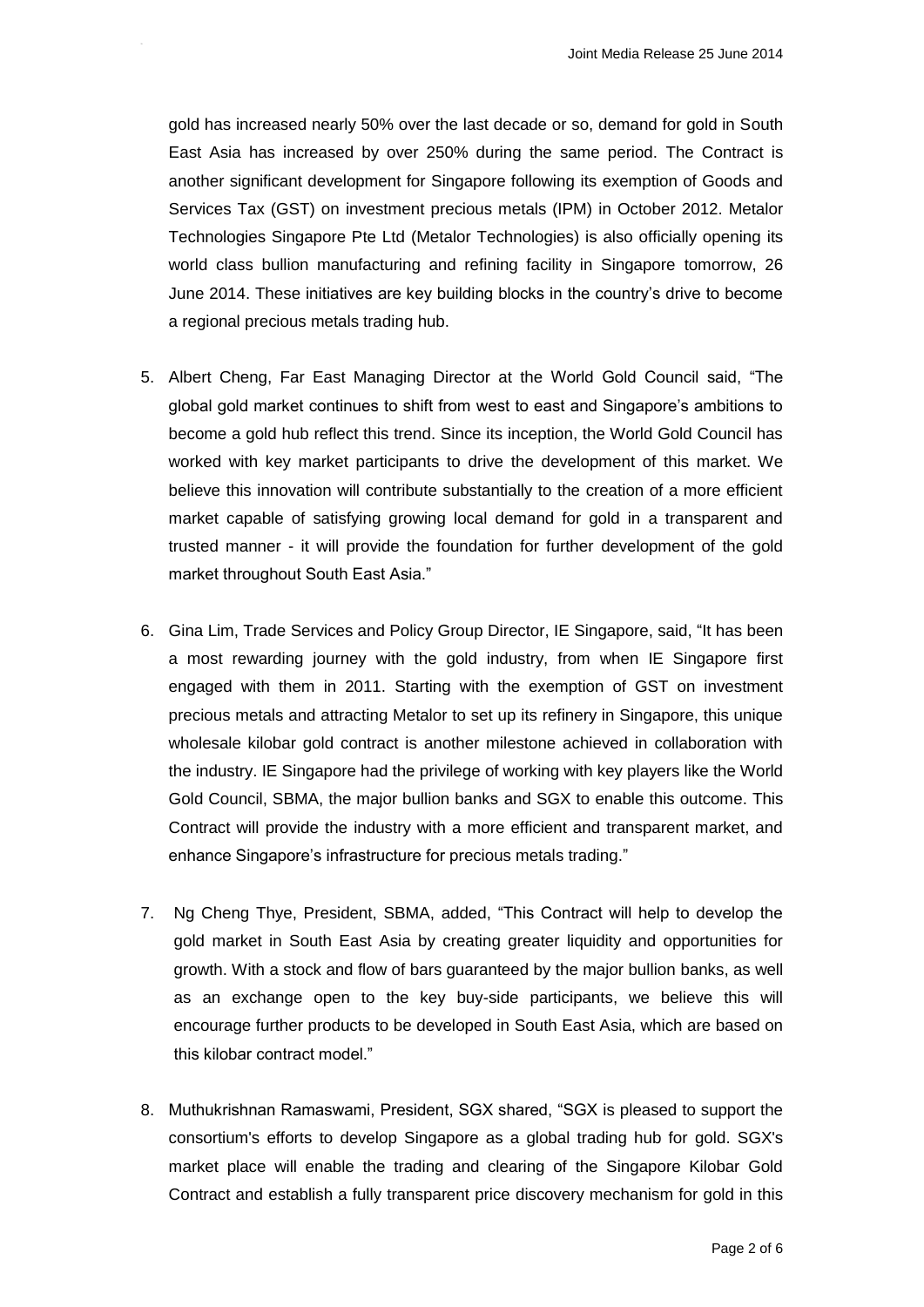region. The new contract illustrates SGX's ongoing commitment in fostering greater market transparency in a well-governed and regulated framework within the Asian time-zone. "

9. Since the exemption of GST on IPM in October 2012, trade in gold has risen by 94% year-on-year between 2012 and 2013 from S\$18 billion to S\$35 billion.

-------------------------------------------

**ANNEX**

## **CONTRACT FACTSHEET**

# **Singapore Kilobar Gold Contract**

**The first exchange-traded physically-delivered 25 kilobar gold contract**

#### **Introduction**

In 2012, the Singapore government announced its ambition for the city to become a precious metals trading hub in the region. The government removed GST from IPM in October 2012. Metalor Technologies subsequently announced its entry to Singapore in November 2012, and started operations in June 2013. It will officially open on 26 June 2014.

#### **Singapore Kilobar Gold Contract**

The establishment of a physical kilobar trading marketplace and an efficient trading platform are essential for Singapore to develop a more mature and efficient eco-system for the regional gold market.

The Singapore Kilobar Gold Contract will be traded on a centralised and transparent market where transactions are executed on a regulated platform by SGX. Supported by leading upstream and downstream industry players, the Contract will bring the kilobar to exactly where the market is – Asia.

The first of its kind globally, the Singapore Kilobar Gold Contract is unique because:

- Of its size, it is the first 25 kilobar contract to be offered to the market.
- It is physical settlement only, largely for the gold industry.
- It provides a series of six daily contracts, which will give physical gold users access to competitively-priced kilobars.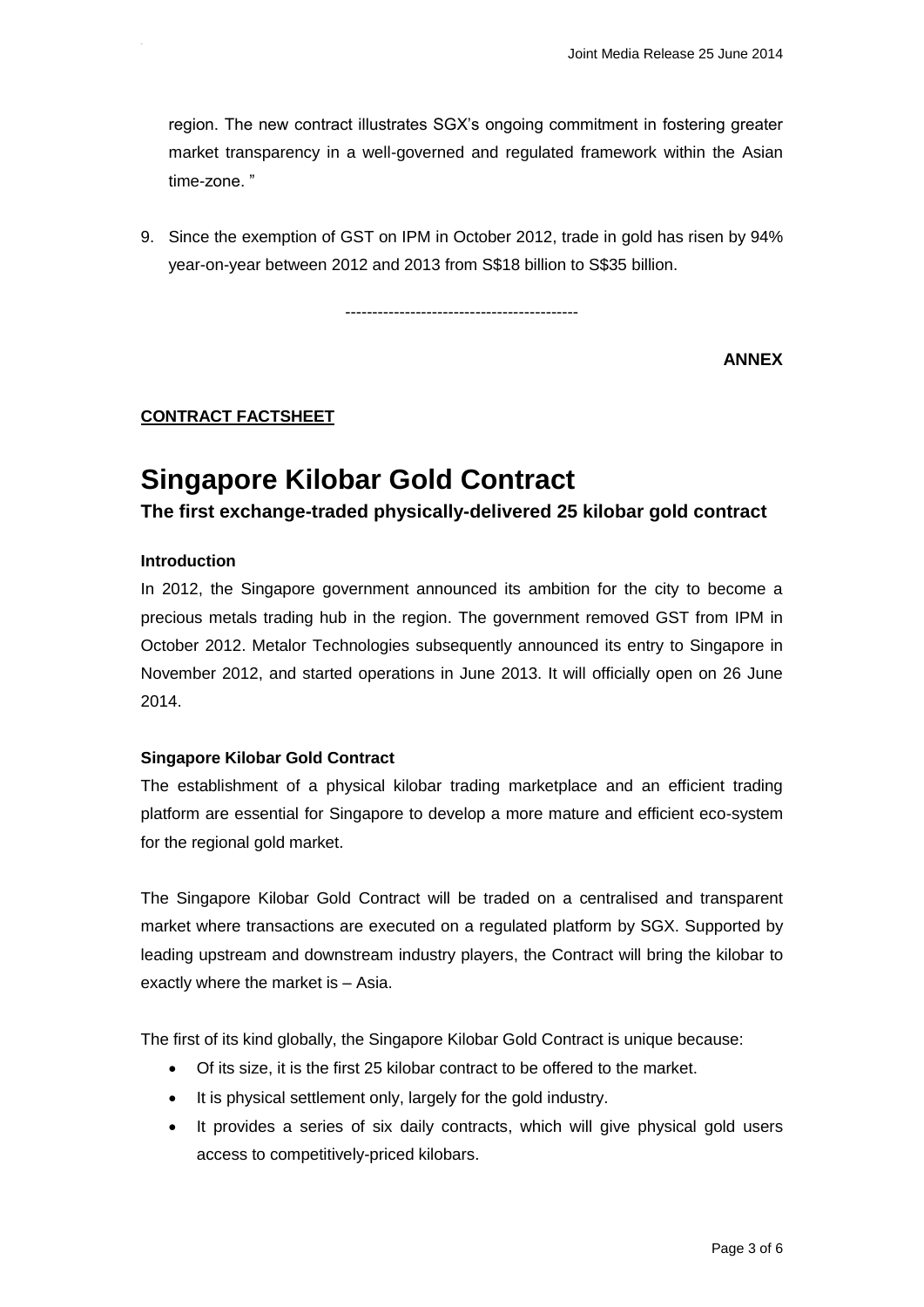- It is traded three hours in the morning at Asia time, prior to the opening of the London market.
- It will be traded and cleared on SGX, who acts as a central counterparty.

## **Key Contract Specifications**

75

| <b>Product Name</b>                      | Singapore Kilobar Gold Contract                                                                                                                                                                                                                                                                                                                         |
|------------------------------------------|---------------------------------------------------------------------------------------------------------------------------------------------------------------------------------------------------------------------------------------------------------------------------------------------------------------------------------------------------------|
| <b>Ticker Symbol</b>                     | GD                                                                                                                                                                                                                                                                                                                                                      |
| <b>Contract Size</b>                     | 1 lot = $25$ kilogrammes                                                                                                                                                                                                                                                                                                                                |
| <b>Price Quotation</b>                   | US dollars per gramme                                                                                                                                                                                                                                                                                                                                   |
| Minimum Price<br>Fluctuation             | 0.005 US dollars per gramme (Tick value = US\$125 per lot)                                                                                                                                                                                                                                                                                              |
| <b>Contract Days</b>                     | 6 consecutive business days                                                                                                                                                                                                                                                                                                                             |
| <b>Trading Day</b>                       | Any trading day that is not a Singapore holiday                                                                                                                                                                                                                                                                                                         |
| <b>Trading Hours</b><br>(Singapore Time) | Pre-Open: 8.25 am - 8.30 am<br>$\qquad \qquad \blacksquare$<br>Open: 8.30 am - 11.25 am<br>Pre-Close: 11.25 am - 11.30 am<br>Note: The last 1 minute of the Pre-Open and Pre-Close<br>sessions are non-cancel periods.                                                                                                                                  |
| Daily Price Limits                       | No price limits                                                                                                                                                                                                                                                                                                                                         |
| Last Trading Day                         | Every Singapore business day                                                                                                                                                                                                                                                                                                                            |
| <b>Final Settlement</b>                  | The contracts are settled by physical delivery.                                                                                                                                                                                                                                                                                                         |
| <b>Approved Vaults</b>                   | Approved Vaults residing in the free port of Singapore                                                                                                                                                                                                                                                                                                  |
| <b>Approved Vault</b><br>Operator        | <b>BRINKS</b>                                                                                                                                                                                                                                                                                                                                           |
| <b>Quality Specifications</b>            | Gold assayed to a minimum of 99.99% fineness, cast in one<br>kilogramme Bars of an Approved Brand from an Approved<br>Refinery with each bar's weight, fineness, bar number, and<br>brand mark clearly incised thereon. The Approved Refineries<br>and Approved Brand must be on the Singapore Bullion Market<br><b>Association Good Delivery List.</b> |
| <b>Delivery Period</b>                   | $T + 2$                                                                                                                                                                                                                                                                                                                                                 |
| <b>Failed Delivery</b>                   | Outstanding positions that are not settled by physical delivery<br>will be cash settled. A penalty of 10% shall be levied on the<br>defaulting member for failing to fulfil delivery obligations.                                                                                                                                                       |

---End---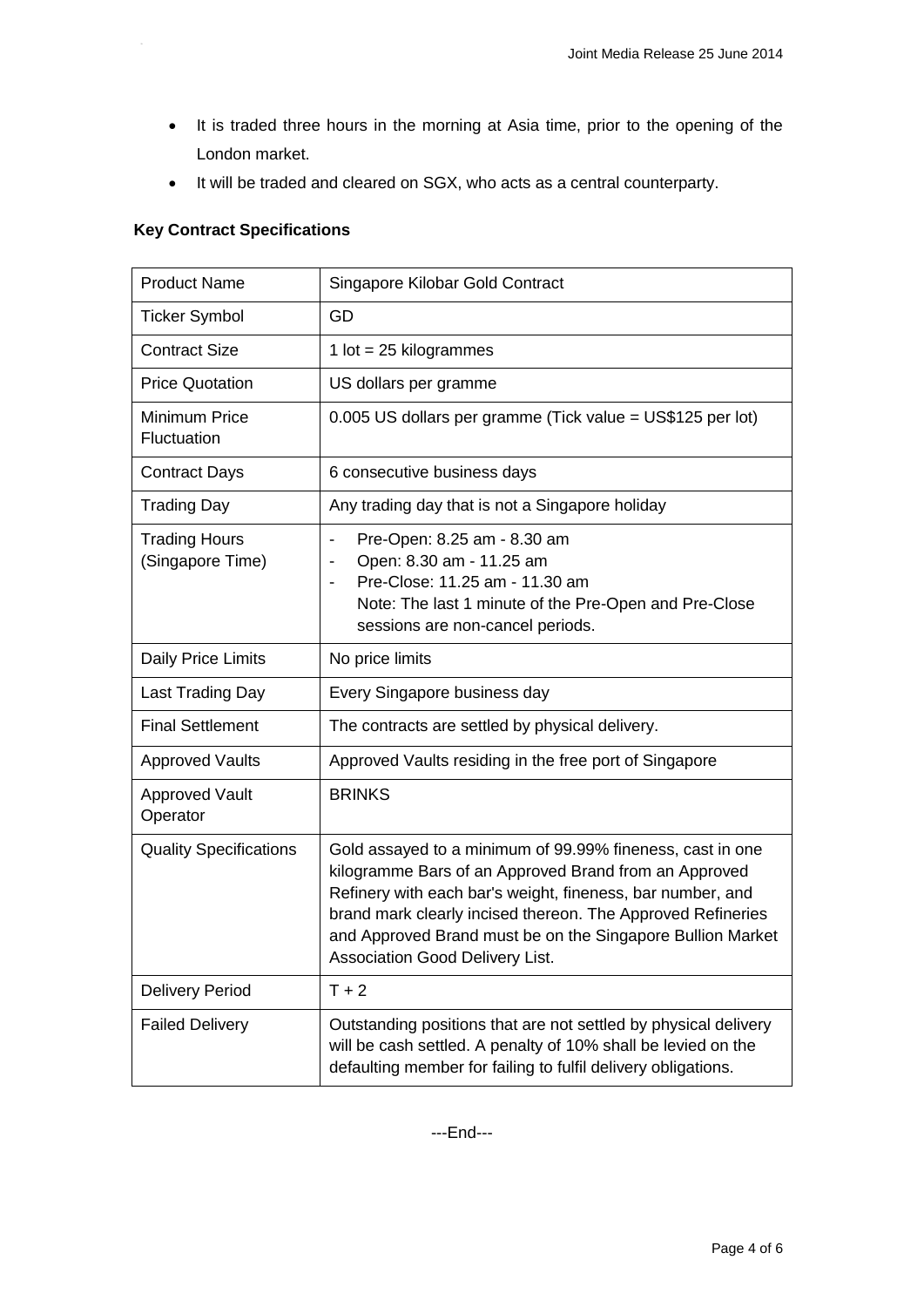For media enquiries, please contact:

#### **International Enterprise Singapore**

Ms Mok Kai Lynn Manager Media, Corporate Communications Group Tel : +65 6433 4706 Email : [mok\\_kai\\_lynn@iesingapore.gov.sg](mailto:mok_kai_lynn@iesingapore.gov.sg)

#### **Singapore Bullion Market Association**

Ms Nicole Chen Tel : +65 6347 2315 Email : Nicole.Chen@edelman.com

#### **Singapore Exchange**

Ms Joan Lew Vice President Marketing & Communications Tel : +65 6236 8658 Email : joan.lew@sgx.com

#### **World Gold Council**

Ms Melissa McVeigh Ms Nicole Chen Tel : +44 207 826 4701 Tel : +65 6347 2315 Email : [Melissa.McVeigh@gold.org](mailto:%20Melissa.McVeigh@gold.org) Email : Nicole.Chen@edelman.com

#### **About International Enterprise Singapore**

International Enterprise (IE) Singapore is the government agency driving Singapore's external economy. It spearheads the overseas growth of Singapore-based companies and promotes international trade.

Trade has always been the backbone of Singapore's economy. In addition to promoting export of goods and services, IE Singapore also attracts global commodities traders to establish their global or Asian home base in Singapore. Today, Singapore is a thriving trading hub with a complete ecosystem for the energy, agri-commodities and metals & minerals trading clusters.

Renowned worldwide for their dedication to quality and innovation, Singapore-based companies make ideal business partners. With its global network in over 35 locations spanning many developed and emerging markets, the agency connects businesses with relevant Singapore-based companies for their business expansion by:

- helping to identify and cultivate relationships with Singapore-based partners that have a pan-Asian or global presence
- keeping companies abreast of the latest business trends and opportunities in Asia

Visit **www.iesingapore.com** for more information.